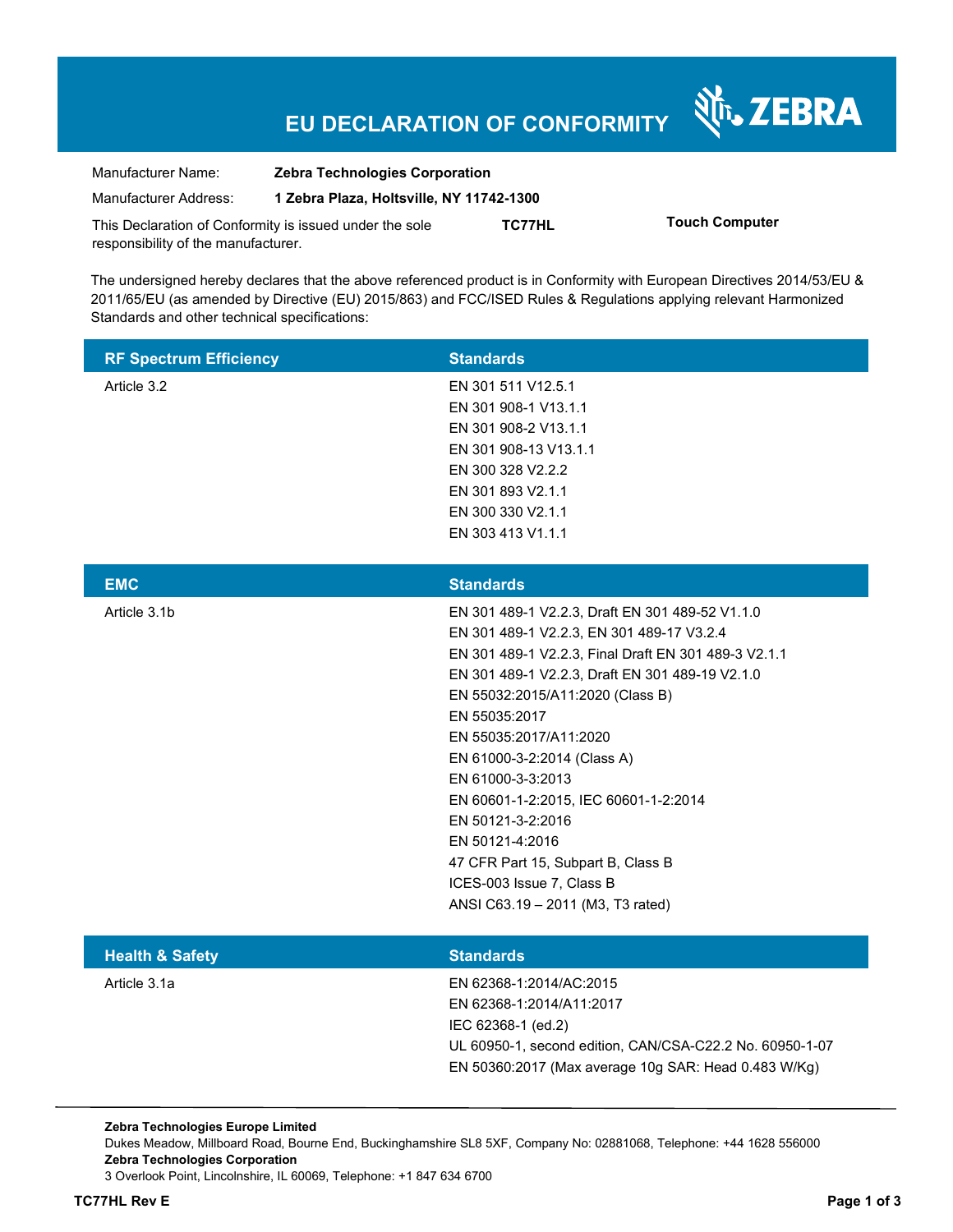

EN 50566:2017 (Max average 10g SAR: Body 1.716 W/Kg) EN 50566:2017 (Max average 10g SAR: Limb 4.730 W/Kg) <sup>1</sup> EN 50364:2018 EN 50663:2017 EN 62479:2010 EN 50665: 2017 EN 62311:2008 EN IEC 62311:2020 FCC 47CFR Part 2.1093 RSS 102 Issue 5 21CFR1040.10 IEC 60825-1:2014 (Ed.3.0); EN 60825-1:2014 (Laser) IEC 62471:2006 (Ed.1.0); EN 62471:2008 (LED)

| <b>E112 Location Positioning</b>        | <b>Standards</b>                                            |
|-----------------------------------------|-------------------------------------------------------------|
| Article 3.3g: Delegated Regulation (EU) | EC Guidelines for compliance with delegated regulation (EU) |
| 2019/320                                | 2019/320, April 2021                                        |

| Environmental                              | <b>Standards</b>  |
|--------------------------------------------|-------------------|
| Restriction of Hazardous Substances (RoHS) | EN IEC 63000:2018 |

With regard to Directive 2014/53/EU, the conformity assessment procedure referred to in Article 17.2(b) and detailed in Annex III has been followed with the involvement of the following Notified Body for Articles 3.1a, 3.1b and 3.2: **CTC advanced GmbH**, Untertürkheimer Str. 6 – 10 66117 Saarbrücken, Germany

EC-Type Examination Certificate number: T818416F-02-TEC

Assessed Articles: 3.1a, 3.1b, 3.2, 3.3g

US company representative for FCC Supplier's Declaration of Conformity (47 CFR Part 2.1071 to 2.1077) is Larry Zhou and can be reached at larry.zhou@zebra.com.

**Signed on behalf of Zebra Technologies Corporation** 

who

Marco Belli Place: Bourne End

*(Signature of authorized person)* Date of Affixing the CE Mark: 16 October 2018 Sr. Manager, Regulatory Date: 1 March 2022

**Zebra Technologies Europe Limited**  Dukes Meadow, Millboard Road, Bourne End, Buckinghamshire SL8 5XF, Company No: 02881068, Telephone: +44 1628 556000 **Zebra Technologies Corporation**  3 Overlook Point, Lincolnshire, IL 60069, Telephone: +1 847 634 6700